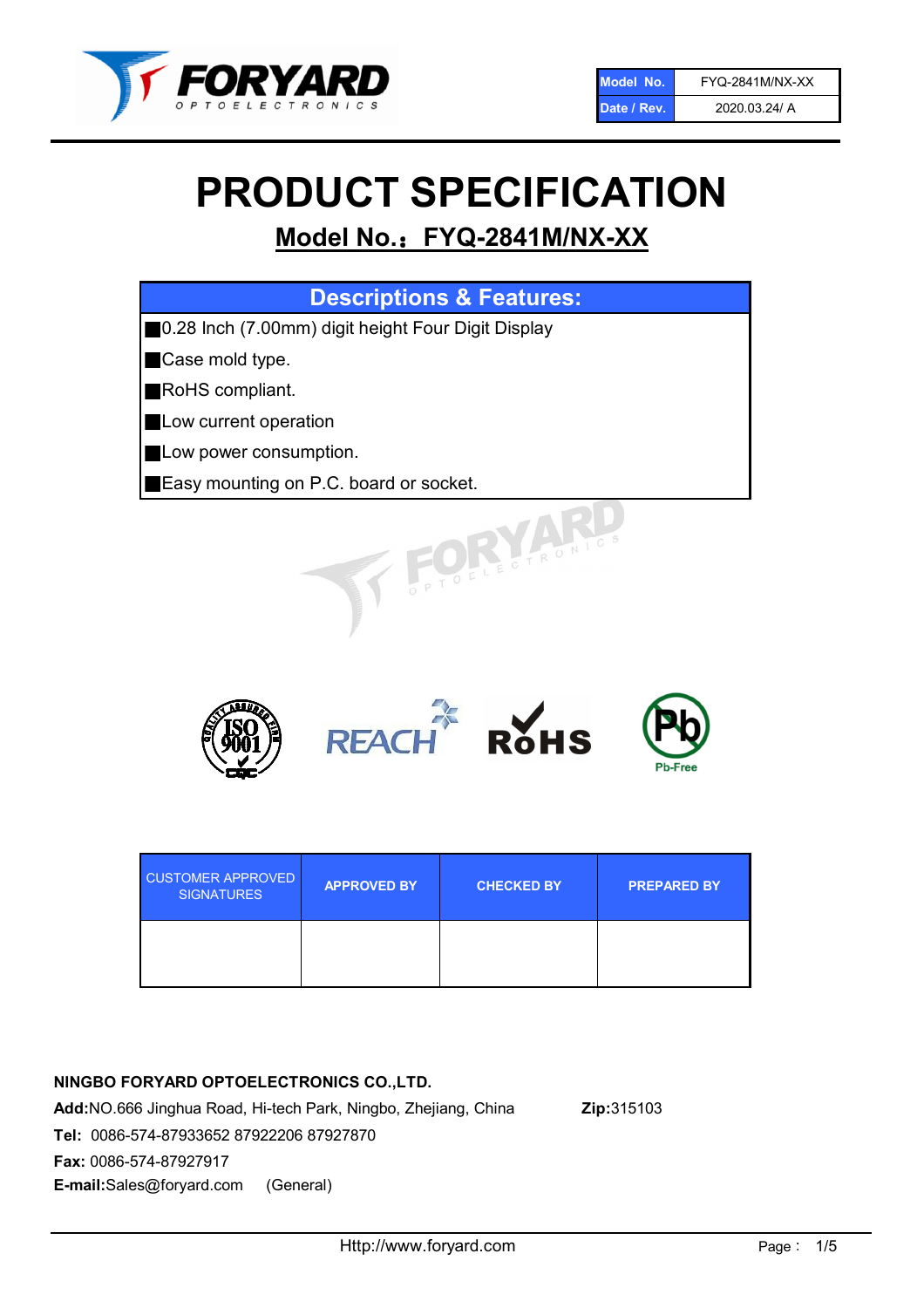

| Model No.   | <b>FYQ-2841M/NX-XX</b> |
|-------------|------------------------|
| Date / Rev. | 2020.03.24/ A          |

# Model No.: FYQ-2841M/NX-XX

#### ■ -XX: REF Surface / Epoxy color

| <b>Color</b><br><b>Number</b> |               |                           |                      |            |
|-------------------------------|---------------|---------------------------|----------------------|------------|
| REF Surface Color   O White   |               | I○ Black  ○ Gray          | $\circ$ Red          | IO Green i |
| <b>Epoxy Color</b>            | ○ Water Clear | $\circ$ White $\circ$ Red | l ⊙ Green   ○ Yellow |            |

#### ■ Mechanical Dimensions



Notes:

- 1. All pins are Φ0.45[.019]mm
- 2. Dimension in millimeter [inch], tolerance is ±0.25 [.010] and angle is ±1° unless otherwise noted.
- 3. Bending≤Length\*1%.
- 4.The specifications,characteristics and technical data described in the datasheet are subject to change without prior notice.
- 5.The drawing is different from the actual one, please refer to the sample.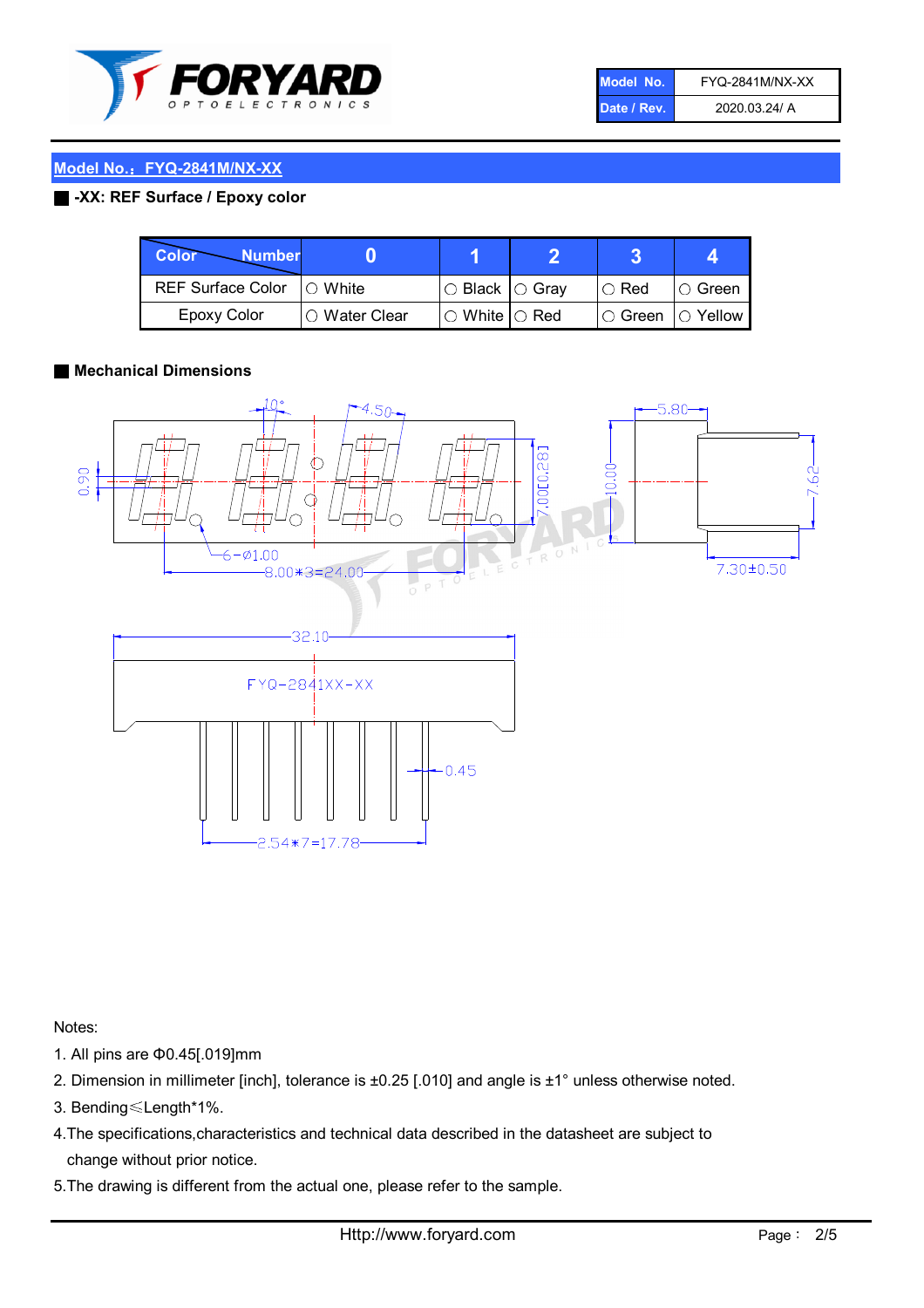

| Model No.   | <b>FYQ-2841M/NX-XX</b> |
|-------------|------------------------|
| Date / Rev. | 2020.03.24/ A          |

# Model No.: FYQ-2841M/NX-XX

■ All Light On Segments Feature & Pin Position





■ Internal Circuit Diagrams

FYQ-2841MX



Common Cathode

 $FYQ - 2841NX$ 

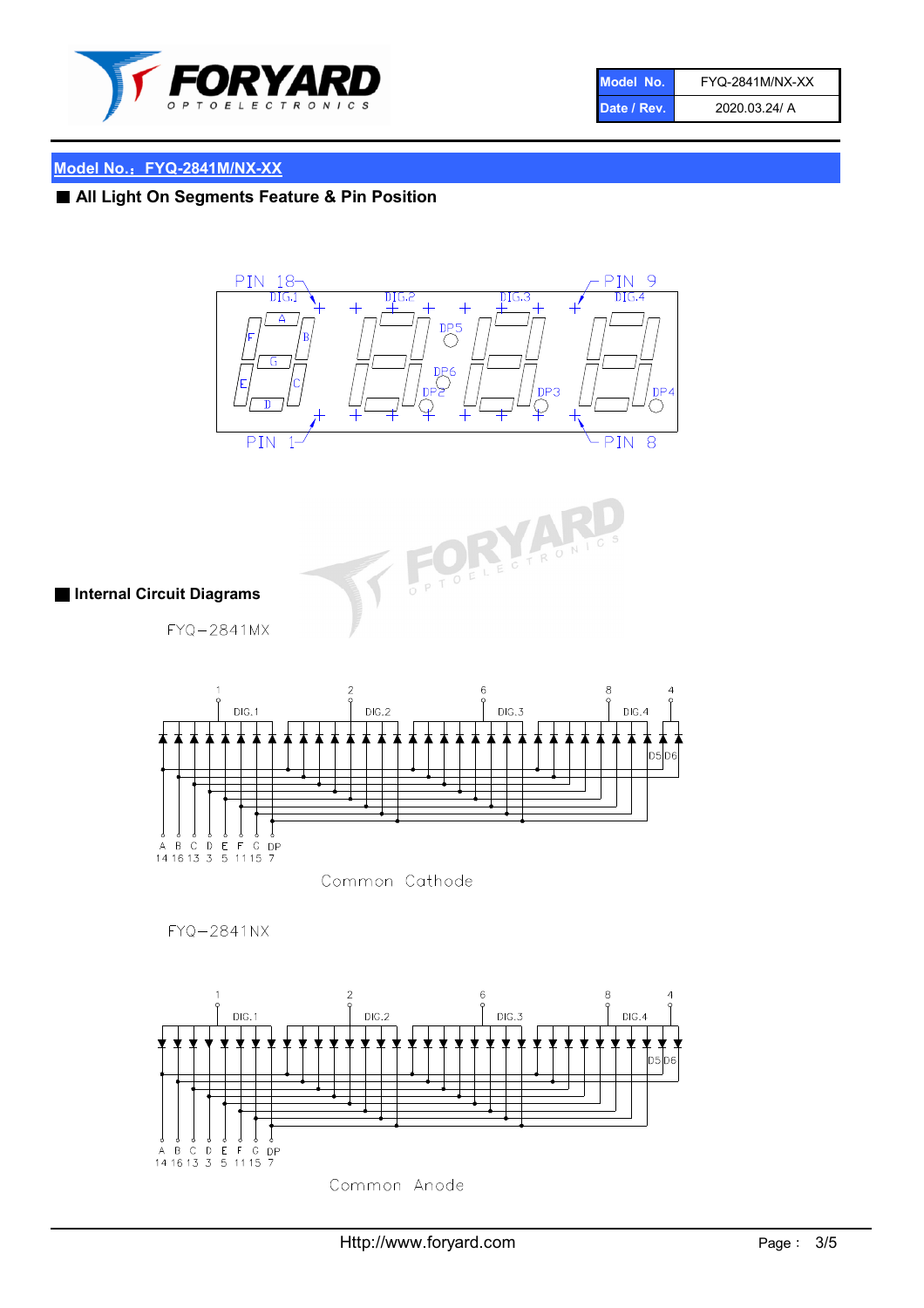

| Model No.   | <b>FYQ-2841M/NX-XX</b> |
|-------------|------------------------|
| Date / Rev. | 2020.03.24/ A          |

(Ta=25℃)

# Model No.: FYQ-2841M/NX-XX

| Absolute maximum ratings |  |
|--------------------------|--|
|                          |  |
|                          |  |

| solute maximum ratings       |                                        |                 |              |       | (Ta=25℃)        |
|------------------------------|----------------------------------------|-----------------|--------------|-------|-----------------|
| <b>Parameter</b>             | <b>Test Condition</b><br><b>Symbol</b> |                 | <b>Value</b> |       | <b>Unit</b>     |
|                              |                                        | <b>Min</b>      | <b>Max</b>   |       |                 |
| <b>Reverse Voltage</b>       | VR                                     | $IR = 30$       | 5            |       | V               |
| <b>Forward Current</b>       | IF                                     |                 |              | 30    | mA              |
| <b>Power Dissipation</b>     | Pd                                     |                 |              | 100   | mW              |
| <b>Pulse Current</b>         | Ipeak                                  | Duty=0.1mS,1KHz |              | 150   | mA              |
| <b>Operating Temperature</b> | Topr                                   |                 | $-40$        | $+85$ | $\rm ^{\circ}C$ |
| Storage Temperature          | Tstr                                   |                 | -40          | $+85$ | $^{\circ}$ C    |

#### ■ Electrical-Optical Characteristics

#### ● Color Code & Chip Characteristics:(Test Condition:IF=20mA)

Typ Max S | Hi $\textsf{Red}$  | AlGaInP | 660nm LE 20nm | 2.00 | 2.50 D | Super Red | AIGaAs/DH | 650nm | 20nm | 2.00 | 2.50 E | Orange | GaAsP | 625nm | 35nm | 2.00 | 2.50 A | Amber | GaAsP | 610nm | 35nm | 2.00 | 2.50 Y | Yellow | GaAsP | 590nm | 35nm | 2.00 | 2.50 G Yellow Green AIGaInP | 570nm | 10nm | 2.00 | 2.50 3.00 3.80 3.00 3.80 W | White | InGaN/GaN | X=0.29,Y=0.30 |CCT:9500K| 3.00 | 3.80 UHR Ultra Hi Red  $\vert$  AIGaInP  $\vert$  640nm  $\vert$  20nm  $\vert$  2.00  $\vert$  2.50 UR | Ultra Red | AlGaInP | 635nm | 20nm | 2.00 | 2.50 UE Ultra Orange | AIGaInP | 625nm | 20nm | 2.00 | 2.50 UA Ultra Amber | AIGaInP | 610nm | 20nm | 2.00 | 2.50  $UV$  Ultra Yellow  $\vert$  AlGaInP  $\vert$  590nm  $\vert$  20nm  $\vert$  2.00  $\vert$  2.50  $\text{UG}$  Ultra Yellow Green | AIGaInP | 570nm | 30nm | 2.00 | 2.50 PG Pure Green | InGaN | 520nm | 36nm | 3.00 | 3.80 30nm 3.00 3.80 30nm 3.00 3.80 40~85 60~120~180 40~70 Segment-to-Segment Luminous Intensity ratio(Iv-M) 1.5:1 610nm 9~20(mw) 350~450 470nm 120~180 120~180 Ultra Blue InGaN/GaN 9~20(mw) 20~50 570nm | 30nm | 2.00 | 2.50 | 20~60 470nm 590nm InGaN/GaN B Blue I InGaN 570nm | 10nm | 2.00 | 2.50 | 10~20 30~105 30~135 460nm 520nm Ultra brightness **AlGaInP** AlGaInP 60nm AlGaInP 640nm Peak Wave Length $(\lambda_{\rm P})$ UB 460nm 635nm AlGaInP AlGaInP AlGaInP InGaN/GaN AlGaInP Luminous **Intensity** (Iv) Unit:mcd AlGainP 660nm GaAsP GaAsP AlGaAs/DH **Spectral** Line halfwidth (∆λ1/2) 10~20 Standard brightness Forward Voltage(VF) Unit:V 15~30 10~20 10~20 625nm GaAsP 590nm **Emitting Color Dice Material** 10~21 610nm

#### Note:

1.Luminous Intensity is based on the Foryard standards.

2.Pay attention about static for InGaN